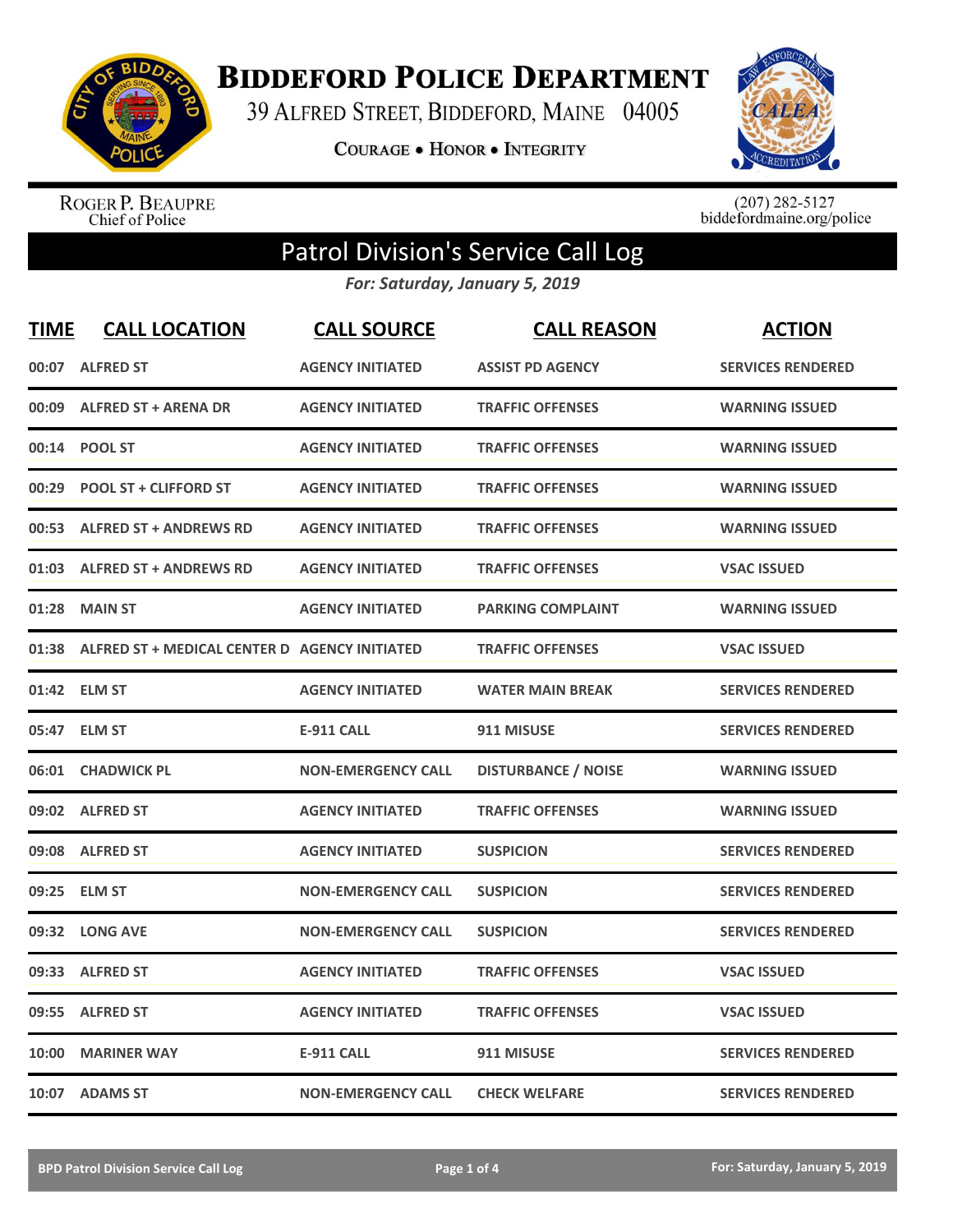| <b>TIME</b> | <b>CALL LOCATION</b>          | <b>CALL SOURCE</b>        | <b>CALL REASON</b>            | <b>ACTION</b>                |
|-------------|-------------------------------|---------------------------|-------------------------------|------------------------------|
|             | 10:16 BARRA RD + POMERLEAU ST | <b>AGENCY INITIATED</b>   | <b>TRAFFIC OFFENSES</b>       | <b>VSAC ISSUED</b>           |
|             | 10:22 SOUTH ST + MAIN ST      | <b>AGENCY INITIATED</b>   | <b>ANIMAL COMPLAINT</b>       | <b>WARNING ISSUED</b>        |
|             | 10:22 PRISCILLA AVE           | <b>NON-EMERGENCY CALL</b> | <b>MENTAL ILLNESS CASES</b>   | <b>REFERRED OTHER AGENCY</b> |
|             | 11:02 LINCOLN ST              | <b>E-911 CALL</b>         | 911 MISUSE                    | <b>SERVICES RENDERED</b>     |
|             | 11:05 ALFRED ST               | <b>AGENCY INITIATED</b>   | <b>TRAFFIC OFFENSES</b>       | <b>WARNING ISSUED</b>        |
|             | 11:13 ALFRED ST               | <b>AGENCY INITIATED</b>   | <b>TRAFFIC OFFENSES</b>       | <b>NO VIOLATION</b>          |
|             | 11:24 OLD DOGS LN             | <b>AGENCY INITIATED</b>   | <b>TRAFFIC OFFENSES</b>       | <b>VSAC ISSUED</b>           |
|             | 11:30 ELM ST                  | <b>AGENCY INITIATED</b>   | <b>TRAFFIC OFFENSES</b>       | <b>WARNING ISSUED</b>        |
|             | 11:39 POOL ST                 | <b>NON-EMERGENCY CALL</b> | <b>THEFT</b>                  | <b>SERVICES RENDERED</b>     |
|             | 11:48 GRAYSON ST              | <b>AGENCY INITIATED</b>   | <b>TRAFFIC OFFENSES</b>       | <b>VSAC ISSUED</b>           |
|             | 12:02 ALFRED ST               | <b>E-911 CALL</b>         | <b>THEFT</b>                  | <b>SERVICES RENDERED</b>     |
|             | 12:16 GREEN ST                | <b>NON-EMERGENCY CALL</b> | <b>MENTAL ILLNESS CASES</b>   | <b>SERVICES RENDERED</b>     |
|             | 12:35 HILL ST                 | <b>NON-EMERGENCY CALL</b> | <b>MISSING PERSON</b>         | <b>SERVICES RENDERED</b>     |
|             | 13:08 LAFAYETTE ST + POOL ST  | <b>AGENCY INITIATED</b>   | <b>TRAFFIC OFFENSES</b>       | <b>WARNING ISSUED</b>        |
|             | 13:24 WEST ST                 | <b>AGENCY INITIATED</b>   | <b>TRAFFIC OFFENSES</b>       | <b>VSAC ISSUED</b>           |
|             | 13:28 GUINEA RD               | <b>AGENCY INITIATED</b>   | <b>TRAFFIC OFFENSES</b>       | <b>WARNING ISSUED</b>        |
|             | 13:45 WEST ST                 | <b>AGENCY INITIATED</b>   | <b>TRAFFIC OFFENSES</b>       | <b>WARNING ISSUED</b>        |
|             | 13:54 WEST ST                 | <b>AGENCY INITIATED</b>   | <b>TRAFFIC OFFENSES</b>       | <b>WARNING ISSUED</b>        |
|             | 14:01 ROMEO LN                | <b>AGENCY INITIATED</b>   | <b>TRAFFIC OFFENSES</b>       | <b>WARNING ISSUED</b>        |
|             | 14:05 DECARY RD               | <b>WALK-IN AT STATION</b> | <b>TRESPASSING</b>            | <b>SERVICES RENDERED</b>     |
|             | 14:10 WESTLAND AVE            | E-911 CALL                | 911 MISUSE                    | <b>WARNING ISSUED</b>        |
|             | 14:24 MARION AVE              | <b>NON-EMERGENCY CALL</b> | <b>SUSPICION</b>              | <b>SERVICES RENDERED</b>     |
|             | 15:11 ELM ST + UNION ST       | <b>AGENCY INITIATED</b>   | <b>TRAFFIC OFFENSES</b>       | <b>WARNING ISSUED</b>        |
|             | 15:20 GREENFIELD LN           | <b>AGENCY INITIATED</b>   | <b>PAPERWORK</b>              | <b>NEGATIVE CONTACT</b>      |
|             | 15:30 ALFRED ST               | <b>WALK-IN AT STATION</b> | <b>COURT ORDERED CHECK IN</b> | <b>SERVICES RENDERED</b>     |
|             | 15:37 ELM ST                  | <b>NON-EMERGENCY CALL</b> | <b>SHOPLIFTING</b>            | <b>REPORT TAKEN</b>          |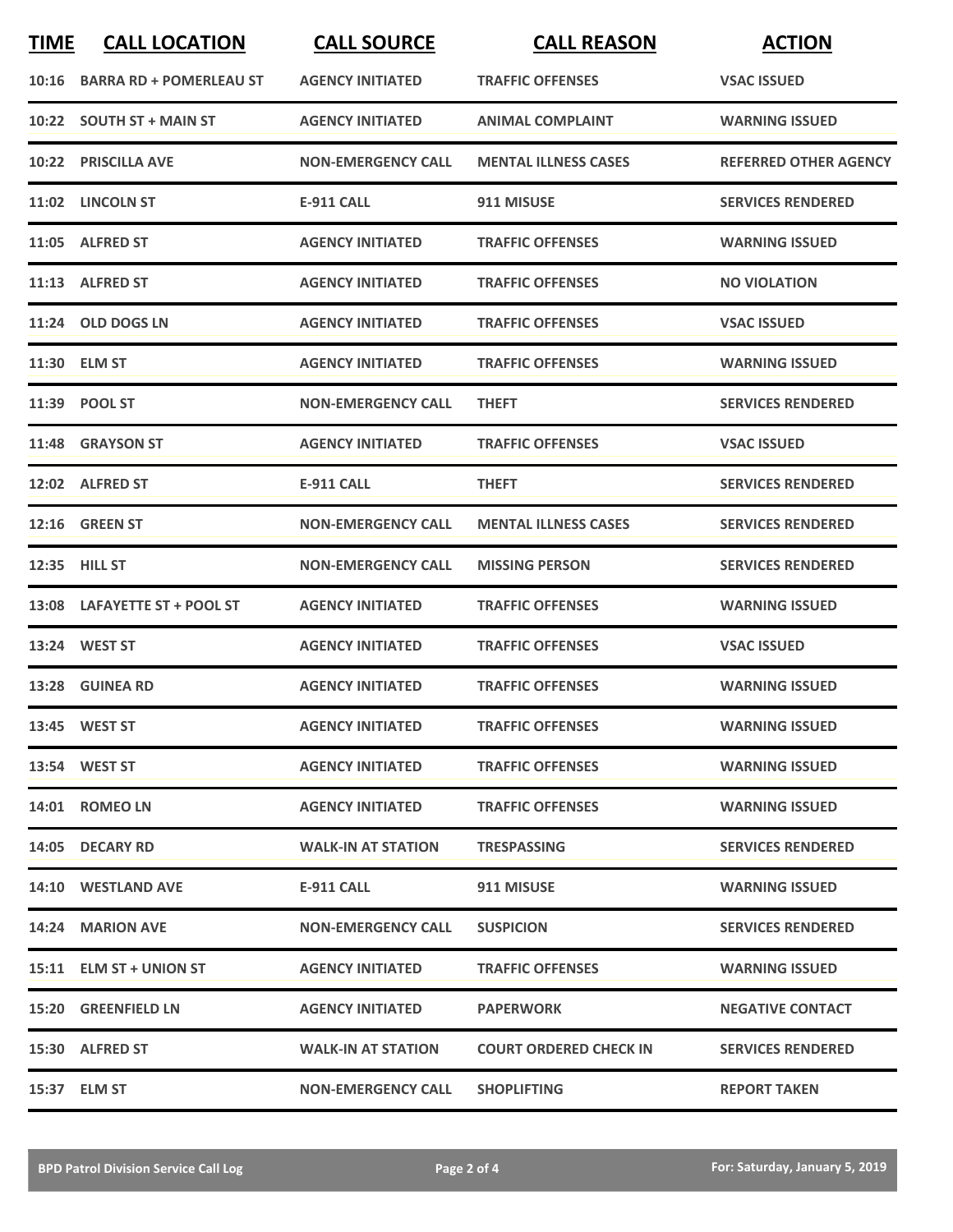| <b>TIME</b> | <b>CALL LOCATION</b>                                | <b>CALL SOURCE</b>        | <b>CALL REASON</b>                                                   | <b>ACTION</b>                |
|-------------|-----------------------------------------------------|---------------------------|----------------------------------------------------------------------|------------------------------|
|             | 15:49 ANDREWS RD                                    | <b>E-911 CALL</b>         | 911 MISUSE                                                           | <b>NO ACTION REQUIRED</b>    |
|             | 16:14 ALFRED ST                                     | <b>AGENCY INITIATED</b>   | <b>CHECK WELFARE</b>                                                 | <b>TRANSPORT TO HOSPITAL</b> |
|             | 16:40 ACORN ST                                      | <b>WALK-IN AT STATION</b> | <b>HARASSMENT</b>                                                    | <b>UNFOUNDED</b>             |
|             | 17:04 ALFRED ST + BOULDER WAY                       | <b>AGENCY INITIATED</b>   | <b>TRAFFIC OFFENSES</b>                                              | <b>WARNING ISSUED</b>        |
|             | 17:19 ALFRED ST                                     | <b>WALK-IN AT STATION</b> | <b>COURT ORDERED CHECK IN</b>                                        | <b>SERVICES RENDERED</b>     |
|             | 17:25 MARINER WAY                                   | <b>WALK-IN AT STATION</b> | <b>SUSPICION</b>                                                     | <b>REPORT TAKEN</b>          |
|             | 17:26 POOL ST + SIMARD AVE                          | <b>AGENCY INITIATED</b>   | <b>TRAFFIC OFFENSES</b>                                              | <b>WARNING ISSUED</b>        |
|             | 17:50 ALFRED ST                                     | <b>WALK-IN AT STATION</b> | <b>COURT ORDERED CHECK IN</b>                                        | <b>SERVICES RENDERED</b>     |
|             | 18:04 ALFRED ST + MEDICAL CENTER D AGENCY INITIATED |                           | <b>TRAFFIC OFFENSES</b>                                              | <b>WARNING ISSUED</b>        |
| 18:05       | <b>PARKVIEW CT</b>                                  | <b>NON-EMERGENCY CALL</b> | <b>PARKING COMPLAINT</b>                                             | <b>PARKING TICKET ISSUED</b> |
|             | 18:19 ALFRED ST + LETELLIER LN                      | <b>AGENCY INITIATED</b>   | <b>TRAFFIC OFFENSES</b>                                              | <b>WARNING ISSUED</b>        |
|             | 18:20 ELM ST                                        | <b>AGENCY INITIATED</b>   | <b>TRAFFIC OFFENSES</b>                                              | <b>WARNING ISSUED</b>        |
|             | 18:28 ALFRED ST                                     | <b>AGENCY INITIATED</b>   | <b>TRAFFIC OFFENSES</b>                                              | <b>WARNING ISSUED</b>        |
| 19:43       | <b>MAIN ST</b>                                      | <b>NON-EMERGENCY CALL</b> | <b>SUSPICION</b>                                                     | <b>UNFOUNDED</b>             |
|             | 19:53 BEACON AVE                                    | <b>AGENCY INITIATED</b>   | <b>TRAFFIC OFFENSES</b>                                              | <b>WARNING ISSUED</b>        |
|             | 20:04 WEST ST + BERNARD AVE                         | <b>AGENCY INITIATED</b>   | <b>TRAFFIC OFFENSES</b>                                              | <b>WARNING ISSUED</b>        |
|             | 20:15 ALFRED ST + ANDREWS RD                        | <b>AGENCY INITIATED</b>   | <b>TRAFFIC OFFENSES</b>                                              | <b>WARNING ISSUED</b>        |
|             | 20:23 ANDREWS RD                                    | <b>E-911 CALL</b>         | 911 MISUSE                                                           | <b>NO ACTION REQUIRED</b>    |
|             | 20:44 BOULDER WAY                                   | <b>E-911 CALL</b>         | <b>ALL OTHER</b>                                                     | <b>NO ACTION REQUIRED</b>    |
|             | 20:51 WEST ST                                       | E-911 CALL                | 911 MISUSE                                                           | <b>WARNING ISSUED</b>        |
|             | 21:48 ALFRED ST                                     | <b>AGENCY INITIATED</b>   | <b>TRAFFIC OFFENSES</b>                                              | <b>WARNING ISSUED</b>        |
|             | 21:55 HILL ST                                       | <b>NON-EMERGENCY CALL</b> | <b>DPW NOTIFICATION</b>                                              | <b>REFERRED OTHER AGENCY</b> |
|             | 23:09 ALFRED ST                                     | <b>AGENCY INITIATED</b>   | <b>WARRANT ARREST</b>                                                | <b>ARREST(S) MADE</b>        |
|             | <b>CHARGE: WARRANT ARREST</b>                       |                           | OFFENDER: JAVON SHAKUR WEATHERS  AGE: 22  RESIDENT OF: BIDDEFORD, ME |                              |
|             | <b>23:10 PIKE ST</b>                                | <b>NON-EMERGENCY CALL</b> | <b>ANIMAL COMPLAINT</b>                                              | <b>SERVICES RENDERED</b>     |
|             | 23:16 ALFRED ST                                     | <b>AGENCY INITIATED</b>   | <b>TRAFFIC OFFENSES</b>                                              | <b>WARNING ISSUED</b>        |